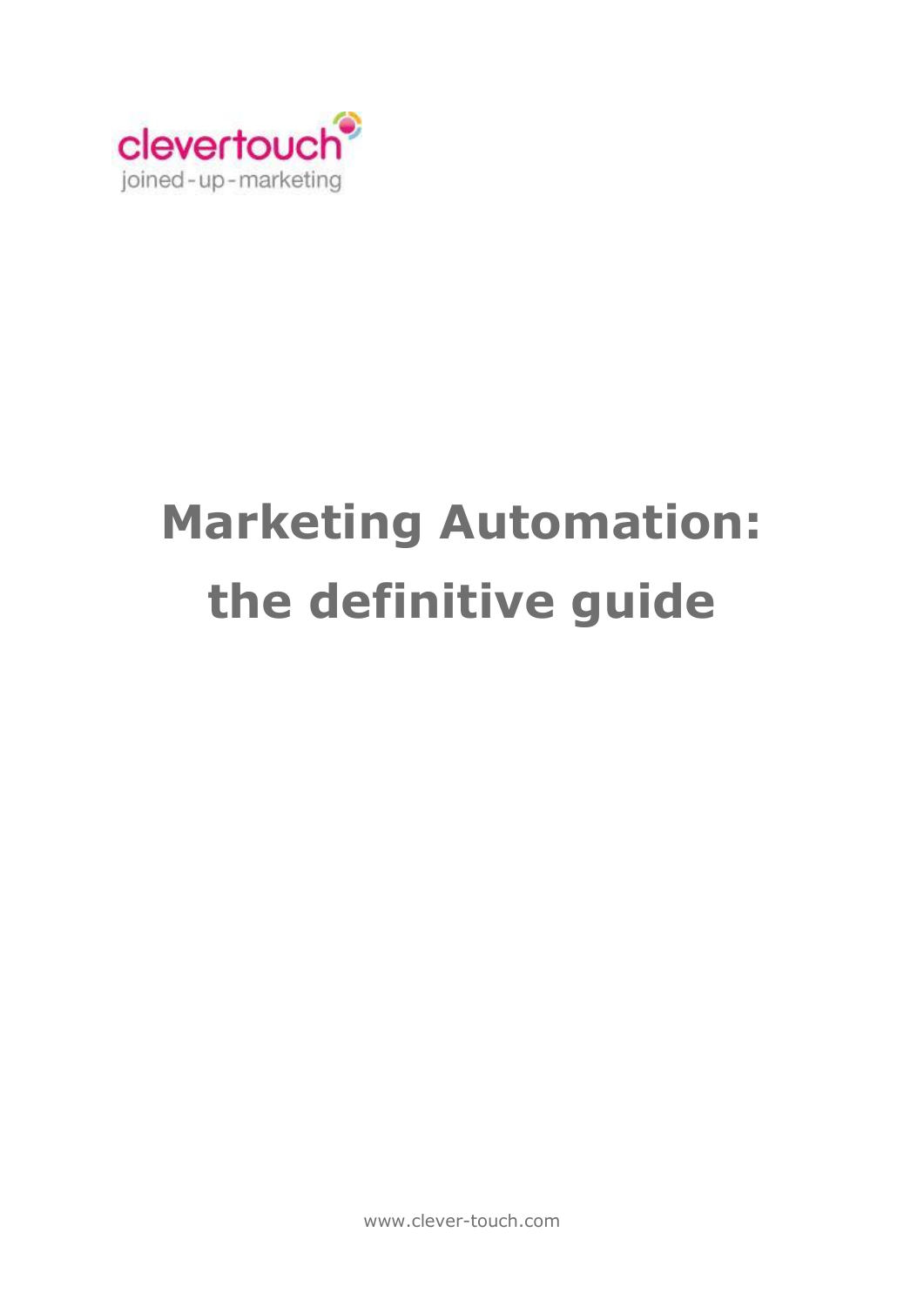## **Part 1 – The Key Benefits**

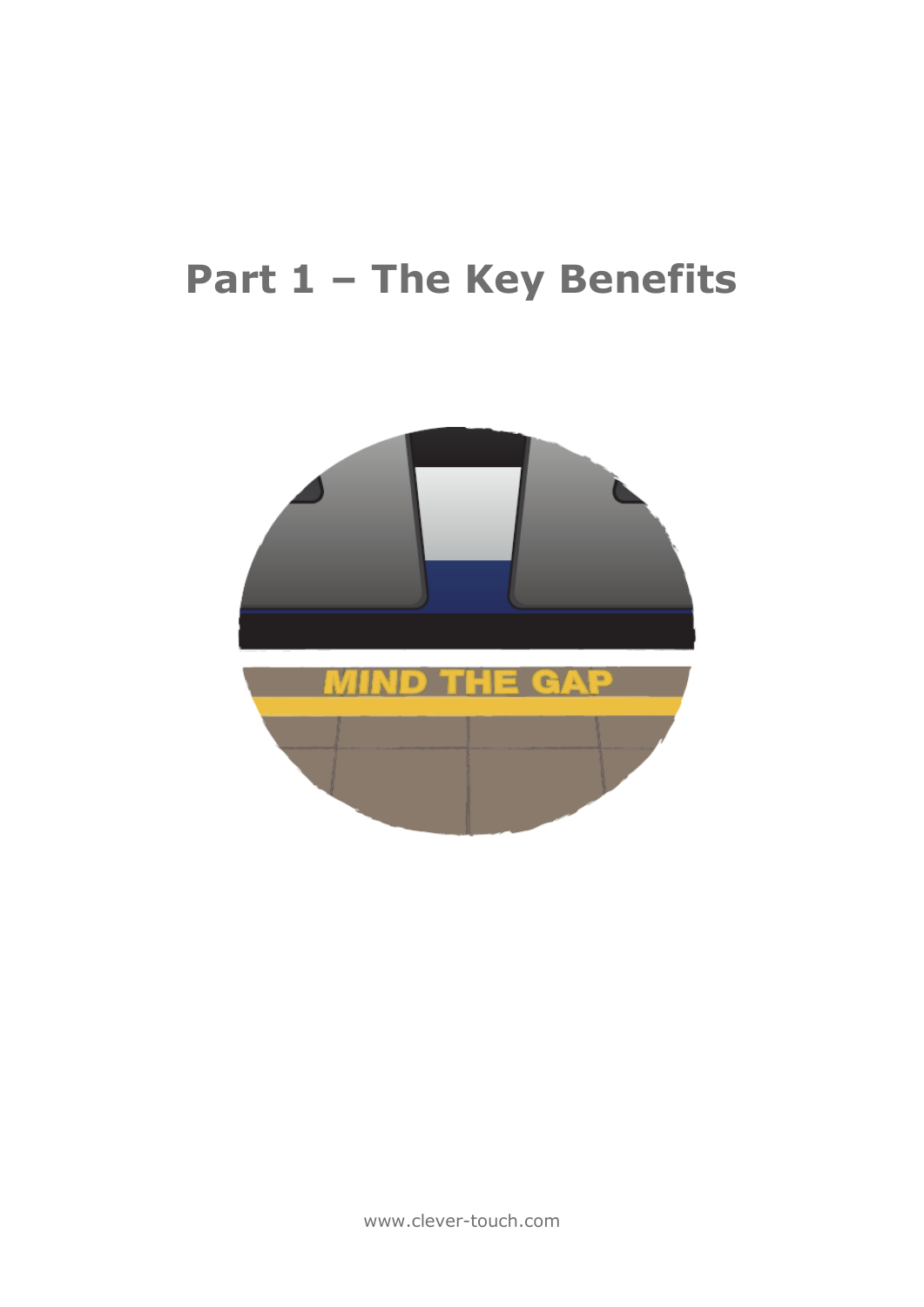## **The key benefits of Marketing Automation**

Marketing Automation (MA) is currently the hottest sector in the CRM space with 40 per cent year on year growth. First adopted by the technology companies, who adore technology it has now permeated into many other sectors including publishing, financial services, business services and manufacturing.

The technology is fast changing too and can incorporate both inbound (PR and social media) and outbound (email and web intelligence) functionality as well as traditional CRM integration and digital asset management.

For all the lead scoring, automated lead nurturing, CRM integration, dynamic content, preference centres the real key benefits of deploying Marketing Automation are:

- *1. The ability to scale;* running multiple campaigns at the same time in order to satisfy demand management and the demands for quality pipeline.
- *2. A single view of the customer;*  relationships and behaviour tracking not transactions and spread sheet juggling.
- *3. It puts marketing back on the front foot;* with continuous campaigns running longer than the buying cycle it is now possible to not just measure campaign ROI but really forecast future revenues.



Those organisations that invest in Marketing Automation and then execute it properly are at a major advantage to those organisations that don't. More importantly they place themselves on the front foot for additional credibility within the rest of the organisation.

## **What are the differences between email and Marketing Automation?**

Marketing Automation is a confusing term – it doesn't really mean anything and indeed a lot of the MA vendors are trying to carve out new positioning with terms such as 'multichannel marketing', 'behavioural based marketing' 'all in one marketing' or (most tragically) the 'marketing system of record for the modern marketer'.

Unlike email, MA has the following key benefits – it has a memory and true automation. By this we mean it has the ability to track an individual's behaviour over time and record the engagement and then automate the subsequent next action. It can remember campaigns, assets, workflow, opt-outs, unsubscribes, and preferences.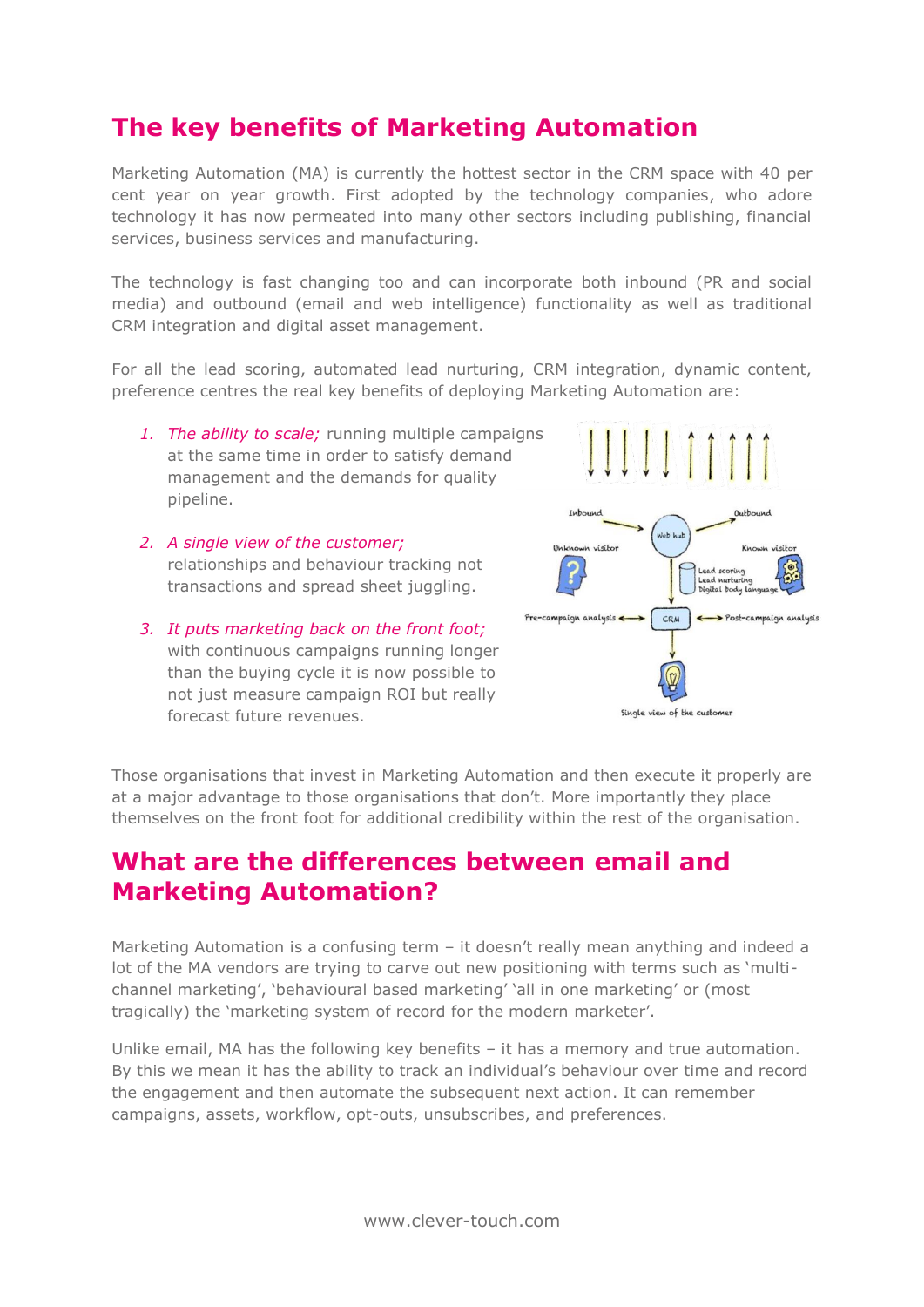## **The main features of a Marketing Automation platform**

Unless a MA platform has the following core characteristics it cannot call itself a MA platform and is frankly of little use to you.

It must have:

- The ability to send email (outbound)
- The ability to store campaign assets in a library
- The ability to store customer and prospect records
- The ability to automate a multi-touch marketing campaign
- The ability to score customers and prospects based on who they are and their engagement.
- The ability to talk to other platforms (an API) e.g. CRM or Webinar integration
- The ability to automate tasks and map the organisation workflow

Increasingly, social media is becoming a more important feature, and the pace of development is rapid. Marketers know it is important to balance the outbound with the inbound and so the following social media functionality is now popping up in a lot of MA platforms.

- Social listening e.g. listening for conversations on Twitter
- Share to social e.g. adding the 'likes' and 'forward to a friend' functionality
- Social sign-on e.g. the ability to market content on platforms such as LinkedIn or Facebook and automatically embed the user profile data within the MA platform for seamless behavioural tracking

## **So what is MA really about then?**

#### **It is fundamentally about you and your willingness to drive change for the better in an organisation.**

For all the feature differences between email and Marketing Automation the real benefits of an effective MA deployment is the ability to drive change in an organisation. Those marketers that adopt MA are drivers of real change in a business, those that don't do it or don't do it well, will simply be left behind.

It is incumbent on the modern marketer to build an information architecture and leave a coherent marketing framework and a lasting legacy behind. Otherwise all that is left is a lot of spent energy and wasted marketing budget.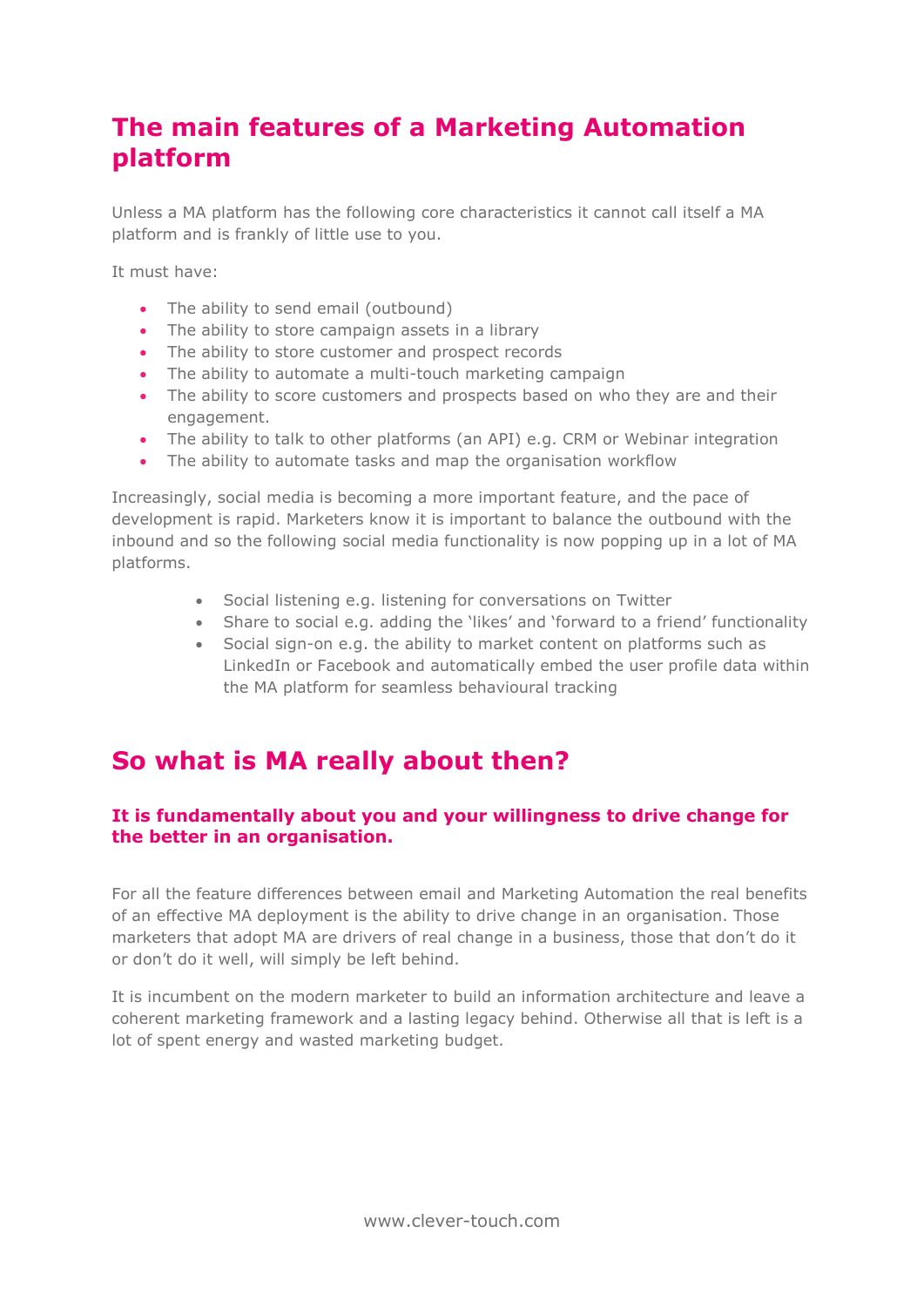## **Part 2 – Which platform is right for you?**

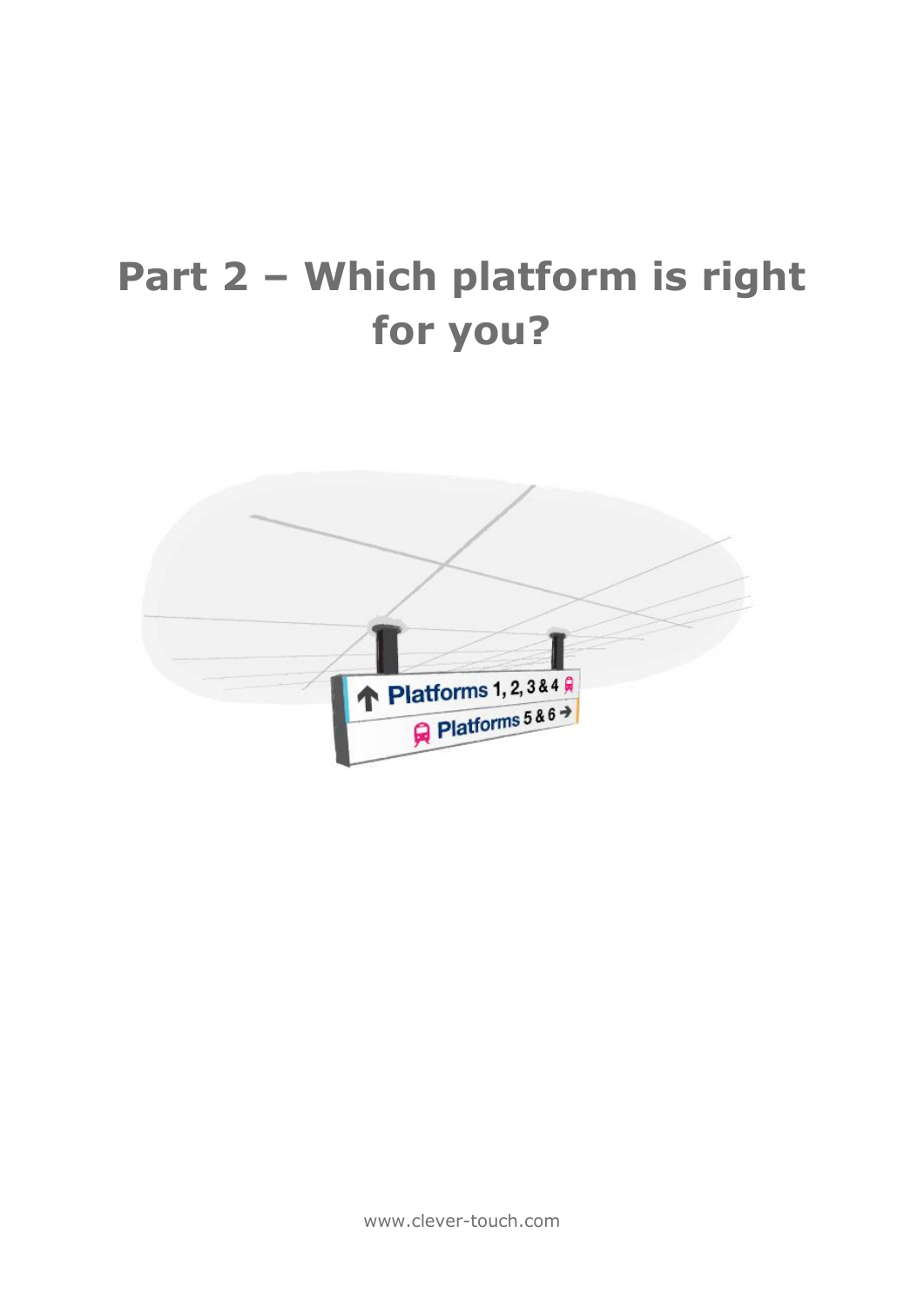At CleverTouch we've been involved in Marketing Automation since 2003, when the founders were early pioneers of the technology. CleverTouch is now the fastest growing European consultancy in Marketing Automation with more experience, on more MA platforms, than anyone else globally. As a company CleverTouch has helped over 120 organisations adopt MA efficiently and effectively, and are the trusted voice of Econsultancy, the IDM and recognised by Forrester Research for their expertise in this space.

This part of the guide is written to fast track your understanding and provide a snapshot of the various technologies out there.

## **Mergers & Acquisition (M&A) in the MA space**

While there are literally 1000's of email providers the MA space is already rather consolidated; with strong incumbents and several vendors being acquired by larger email vendors or enterprise software vendors. The acquisitions have been driven by those who see the potential in MA and want to integrate the functionality into their own existing products or create new marketing software subsidiaries in their own right. Whatever their strategy all the acquirers are recognising that the key to revenue outperformance isn't in the contact database with the CRM, but in the campaign forecasting capabilities and in the opportunity for scale and doing more with less, all of which Marketing Automation provides.

In the last 18 months the following acquisitions have occurred (in approximate chronological order)

- 1. Aprimo acquired by Teradata
- 2. Unica acquired by IBM
- 3. Pardot acquired by ExactTarget
- 4. Manticore Technology acquired by Sales Engine International
- 5. LeadFormix acquired by Callidus Software
- 6. Eloqua acquired by Oracle
- 7. Pardot/ExactTarget acquired by Salesforce.com
- 8. Neolane acquired by Adobe
- 9. Microsoft acquires Marketing Pilot

Of the major players, the only ones still independent are Hubspot, Act-on Software & Marketo. The former two are VC funded and so a trade sale or public listing are inevitable, whilst Marketo recently IPO'd on the NASDAQ stock market.

For those that fail to gain significant market traction, their technology IP is being consumed by larger software companies, and in many cases is simply parked; Oracle's acquisition on Market2 Lead in 2010 was a classic example.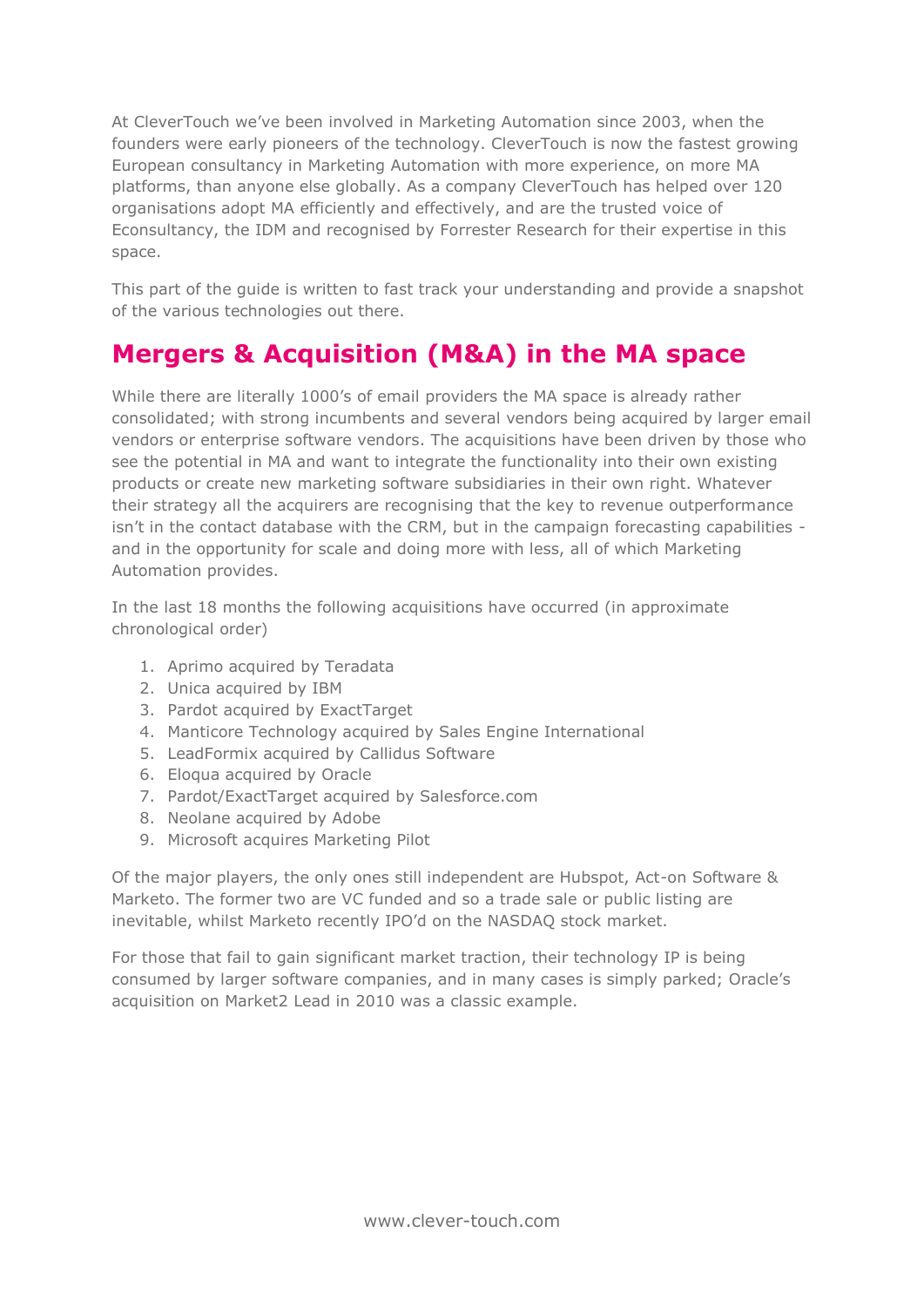## **The core capabilities of any MA platform**

To be a credible MA platform the following core features are a pre-requisite:-

- 1. A database for contact management
- 2. An email engine for outbound activity
- 3. A lead scoring model for scoring behaviour and contacts over time
- 4. Web tracking
- 5. A digital asset library for use and re-use of assets
- 6. A programmable workflow for true automation
- 7. CRM integration with bi-directional capability

Increasingly the following are also becoming pre-requisites;

- 8. A social strategy to re-purpose and rebalance assets over, both outbound and inbound channels, and track the behaviours across both
- 9. An infrastructure and ecosystem mentality; including platform partners and technology alliances with cloud connectors.
- 10.A search capability integrated to both Google and the website that can be tracked and scored.

Amongst the leading platforms, functionality is largely the same; however, depth of functionality and complexity can have a significant impact on time to marketing and the skill sets required can range from simplistic and intuitive to the more advanced and expert.

Please don't assume all these features are out of the box in all platforms; until fairly recently two of the most popular platforms either re-used an email engine from a partner supplier or didn't have email capability at all.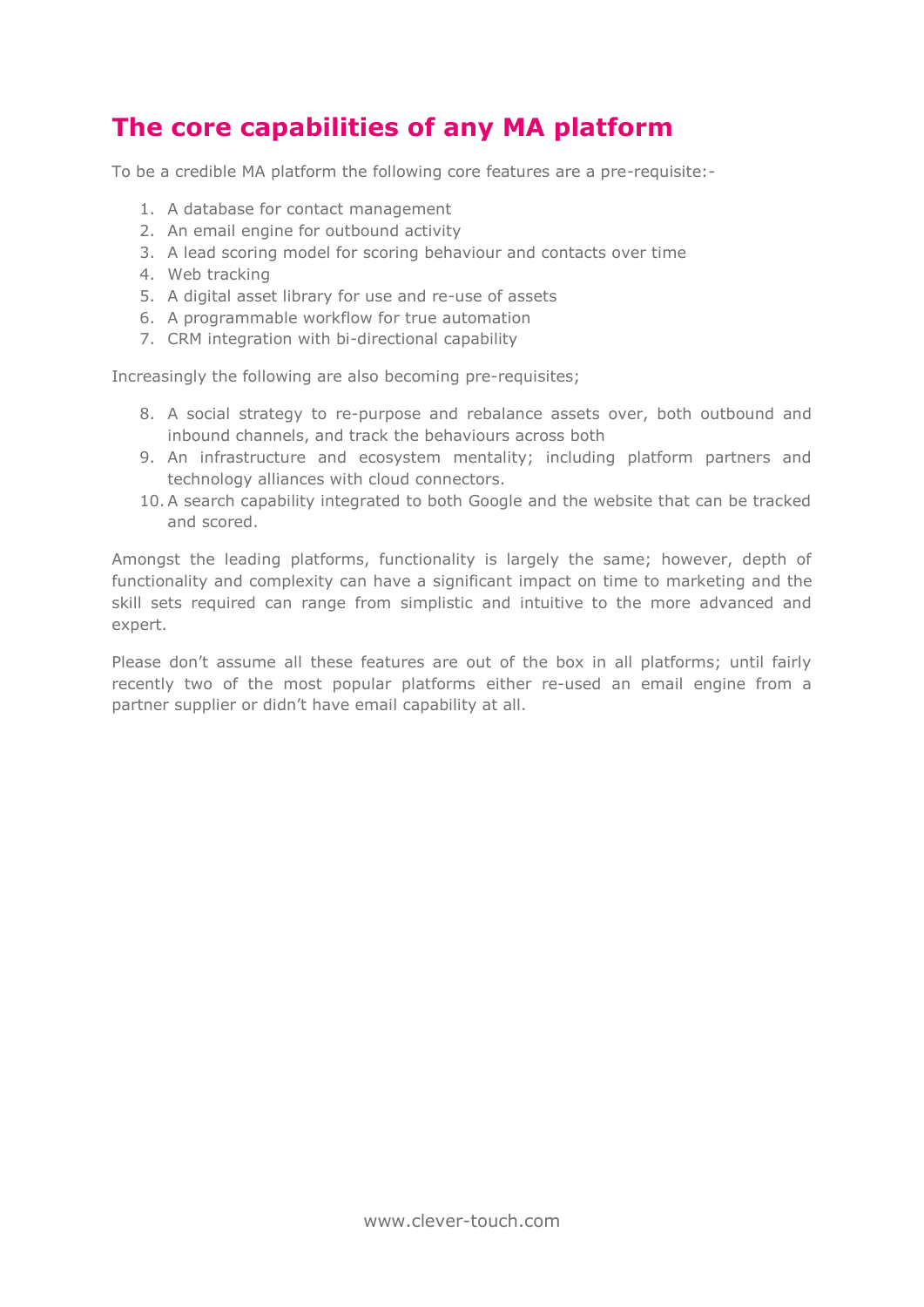## **Ready, Aim, Fire**

In all cases, it's important to plan properly and to organise the data; think multi-touch campaign and multiple campaigns. If that's done well then the results and revenue outperformance can be staggering. **Time to 'first marketing campaign'** should be one of your major milestones.

From a change management perspective, an effective deployment can mean the modern marketer putting marketing on the front foot and forecasting future outcomes rather than justifying ROI and job preservation.

Some brief examples:

- *Acronis,* a leader in desktop virtualisation, went from four-five attendees per webinar to 250-300 when they implemented a logical three-phase approach.
- *Trend Micro,* in partnership with Dell, increased revenue by over 400 per cent as a result of fully automated campaigns; such was the success of the campaign that that same campaign has now being running for three and an half years.
- *NTRGlobal* were able to forecast future revenues based on past campaign activity; this resulted in a 35 per cent performance improvement in over just four months.

The most tragic cases are when inappropriate platforms have been chosen through a lack of understanding of the options and the appropriate resource or skillsets aren't put in place.

Please don't be sold on the demo or the likeability of the salesperson, they may not be around after the contract is signed. Ensure you meet the post-delivery team or have a trusted partner to support you - it really is a journey.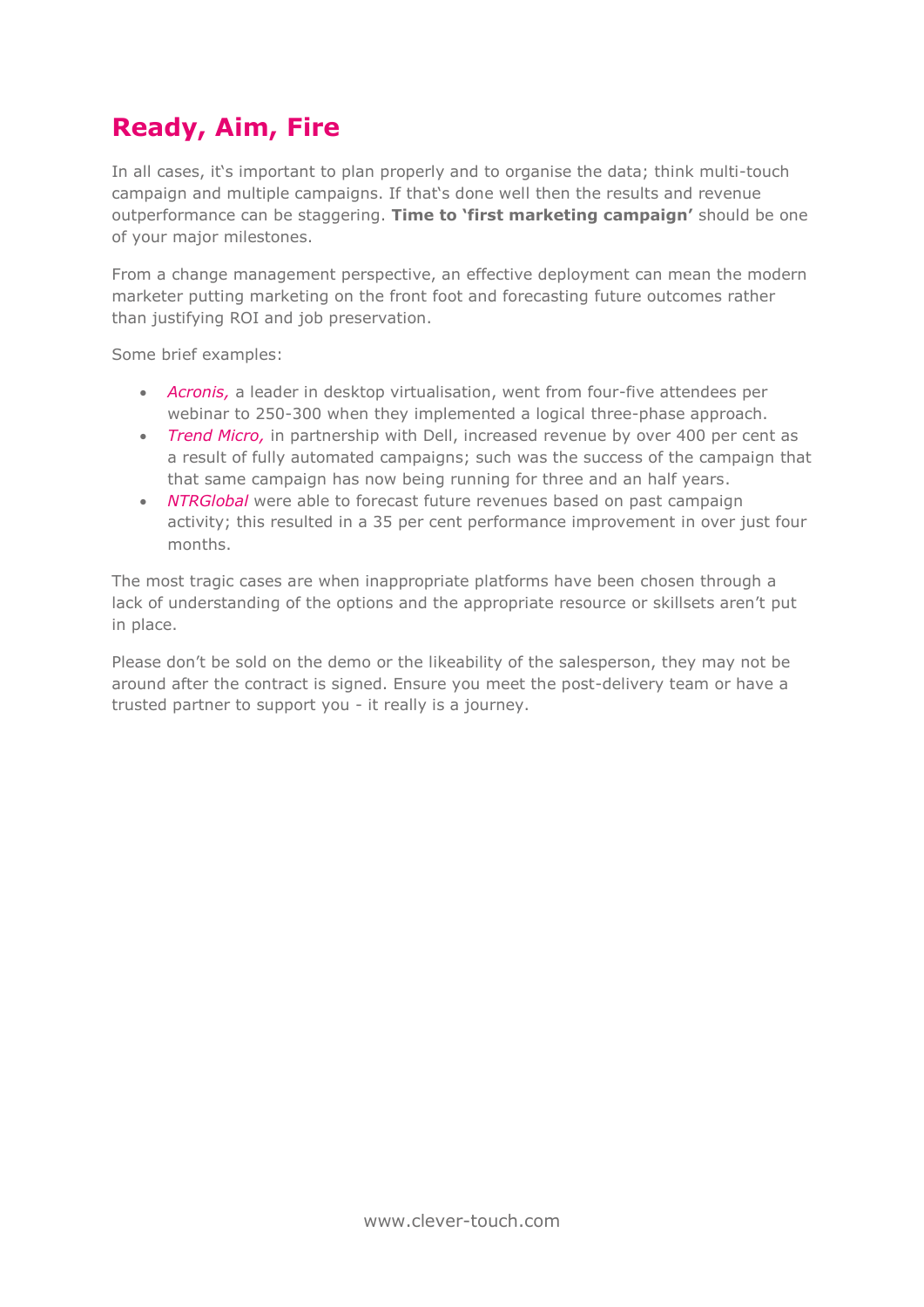## **Why listen to CleverTouch, what sets us apart?**

Whereas Gartner or SiriusDecisions will give you a theoretical or analytical assessment of the platforms - we can provide an analytical and a practical marketing assessment.

As marketers we have been implementing MA 'client side' since 2003 - and in the last five years alone we have helped implement or support over 120 existing MA installations. Simply put, we have more experience, on more platforms, than anyone else globally. As such we have developed this overview to help whittle down the appropriate vendors for your consideration set.

We hope we haven't offended anyone too much in our assessment, as like Switzerland, we pride ourselves on our independence and objectivity.

All the views expressed in this document are entirely our own and are not written to cause offence to any vendor but to provide our own independent perspective.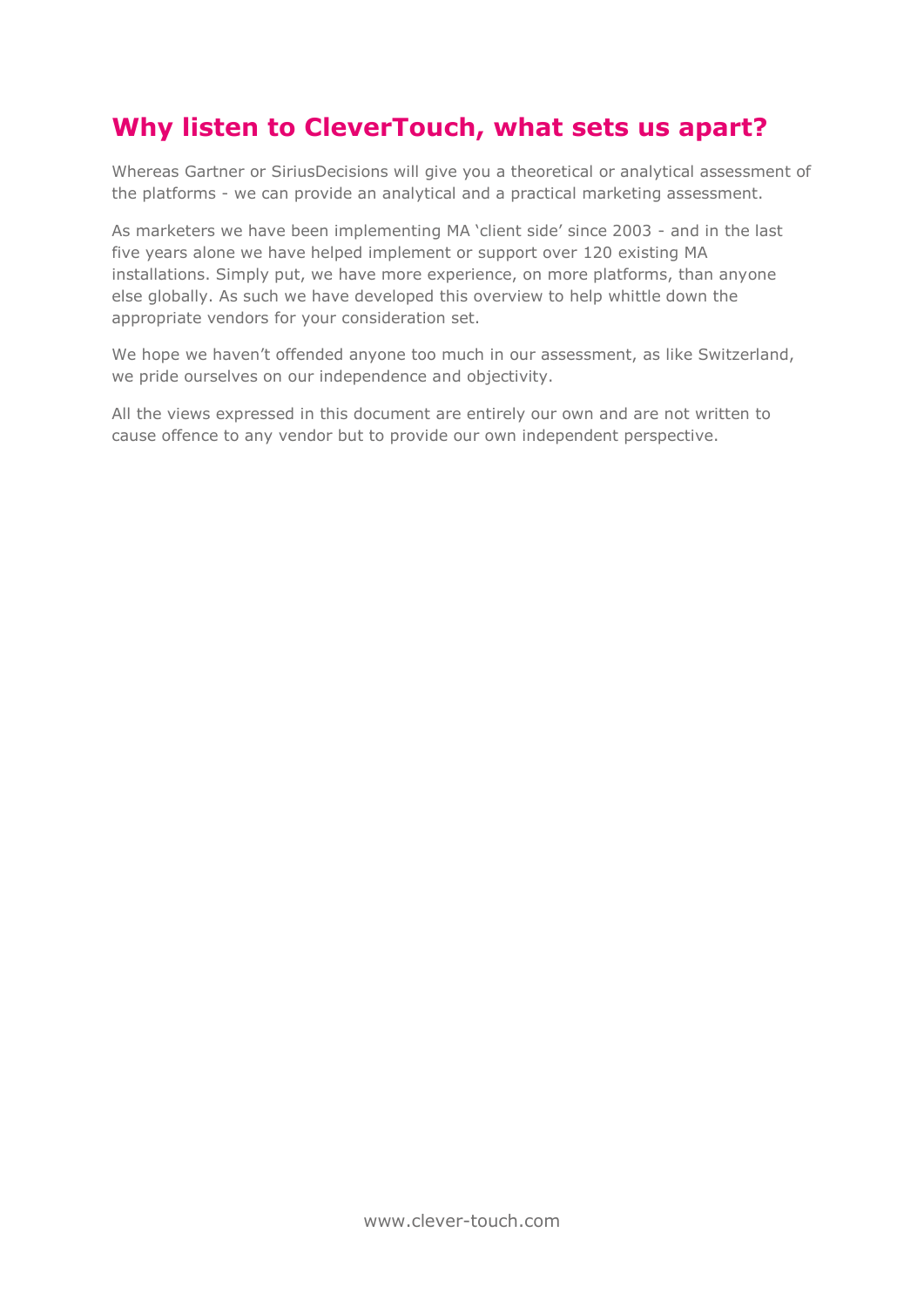### **Your MA consideration set - graphically**



#### **HubSpot**

We first looked at HubSpot several years ago. We love the founder's book *'Inbound Marketing'* and their content and material is fabulous; as are its free marketing tools such as website grader, now morphed into [marketing grader,](http://marketing.grader.com/) which are fun too.

However, at the time of the research the product made no real sense for any business beyond one with a local customer base. The content and hype around Hubspot is infectious, however, the product had some significant shortfalls and until recently could not really be considered a true Marketing Automation platform. For example it had a proprietary content management system but no email capability.

What has changed is the funding into Hubspot; Google, Sequoia Capital and Salesforce.com all invested and that in itself makes it now worth re-visiting. We think Hubspot has approximately 17,000 websites using the platform, which is quite impressive and would make them, by customer base, the largest vendor in the space.

However we think that at least half of these customers probably have the wrong software. Hubspot isn't cheap and doesn't scale well for hungry users with large potential prospect bases; for the same cost they could have something much more scalable, usable and robust.

This is where hype has won over functionality and good sense. Well done to HubSpot, named by Inc. and Forbes as one of the fastest, most promising, growth companies, but unless the platform develops significantly over the next few years, we'd avoid it in favour of some of the other more robust and comprehensive platforms listed below.

#### [www.HubSpot.com](http://www.hubspot.com/)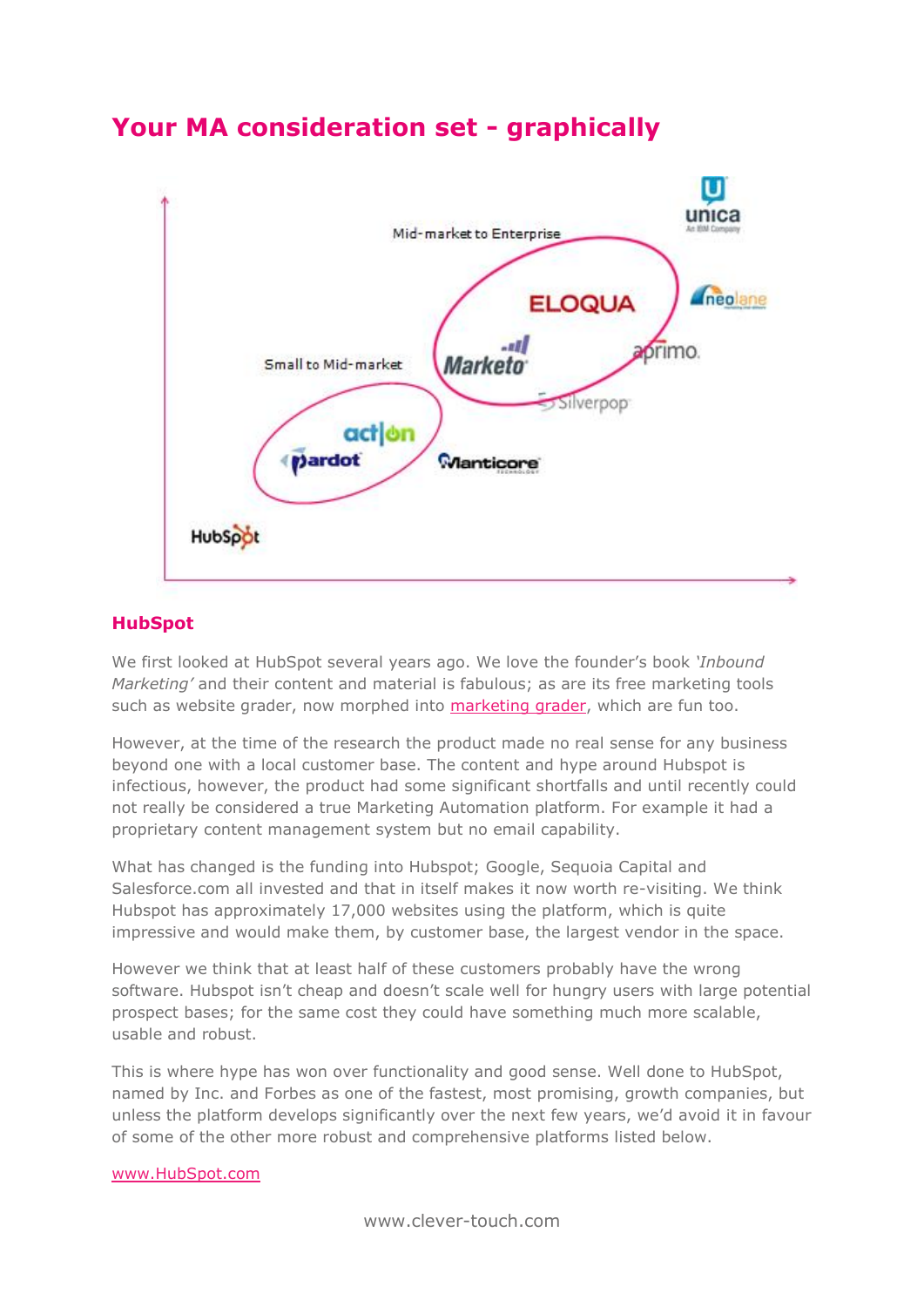#### **Pardot**

Pardot is a great platform for the SMB and mid-market space - and has nice people too. It is a really likeable, privately grown company, or at least it was until the recent string of acquisitions landed it inside the Salesforce.com marketing cloud. Fortunately, with the exception of its CEO the core team seems to have stuck around.

With the acquisition by ExactTarget, and now Salesforce.com, expect Pardot to become more enterprise wide in terms of their influence and functionality. Currently, some of the requirements of a complex enterprise would be too much for Pardot; features such as operating campaigns at variable speeds as determined by the user, different user profiles or multiple lead scoring models.

In terms of positioning, the platform is really good 'deeper in the funnel'. With its integration to Salesforce.com, salespeople have the ability to see all the marketing activity of their chosen accounts, which is very smart. Pardot's initial unique offering was its Microsoft Dynamics native integration, which many of the other MA vendors now have out of the box too.

The company has grown organically, and with no debt, adding approximately 200 new customers per quarter - and we think over 2500 websites are currently running Pardot

Pardot's onboarding and customer service is of a really high quality, one of the best in the industry. We think it's a serious consideration for anyone in the SMB to mid-market space and now anyone running Salesforce.com

[www.pardot.com](http://www.pardot.com/)

#### **Act-on software**

We rate the Act-on software platform very highly, unlike Pardot they have gone the VC route after some seed funding from CISCO. Their heritage is very interesting; the Chairman was CEO of WebEx (see the logo similarity) and the CEO, Raghu Raghaven, was CTO and co-founder of Responsys, an enterprise email platform. Raghu brought much of his learning and core team along from Responses and it shows.

What's very impressive about Act-on software is the speed of development and the feature rich functionality, which is really well thought out and easy to use. For instance it had WebEx integration (naturally) before any other MA vendor. In terms of time to first marketing campaign, the emphasis on visuals and simplicity means that campaigns inside Act-on can be delivered really quickly. The development of reporting, social media integration and competitor web tracking functionality is very neat too. As is the ability to socialise the web tracking URL around the business – so easy any executives you want on-board will love it.

Act-on is probably the fastest growing company in the space today and we think it has about 6500 websites using its software.

Its sales model is direct, and very assertive; very much in the WebEx mode, which some prospects will appreciate more than others. However, we think that getting the best from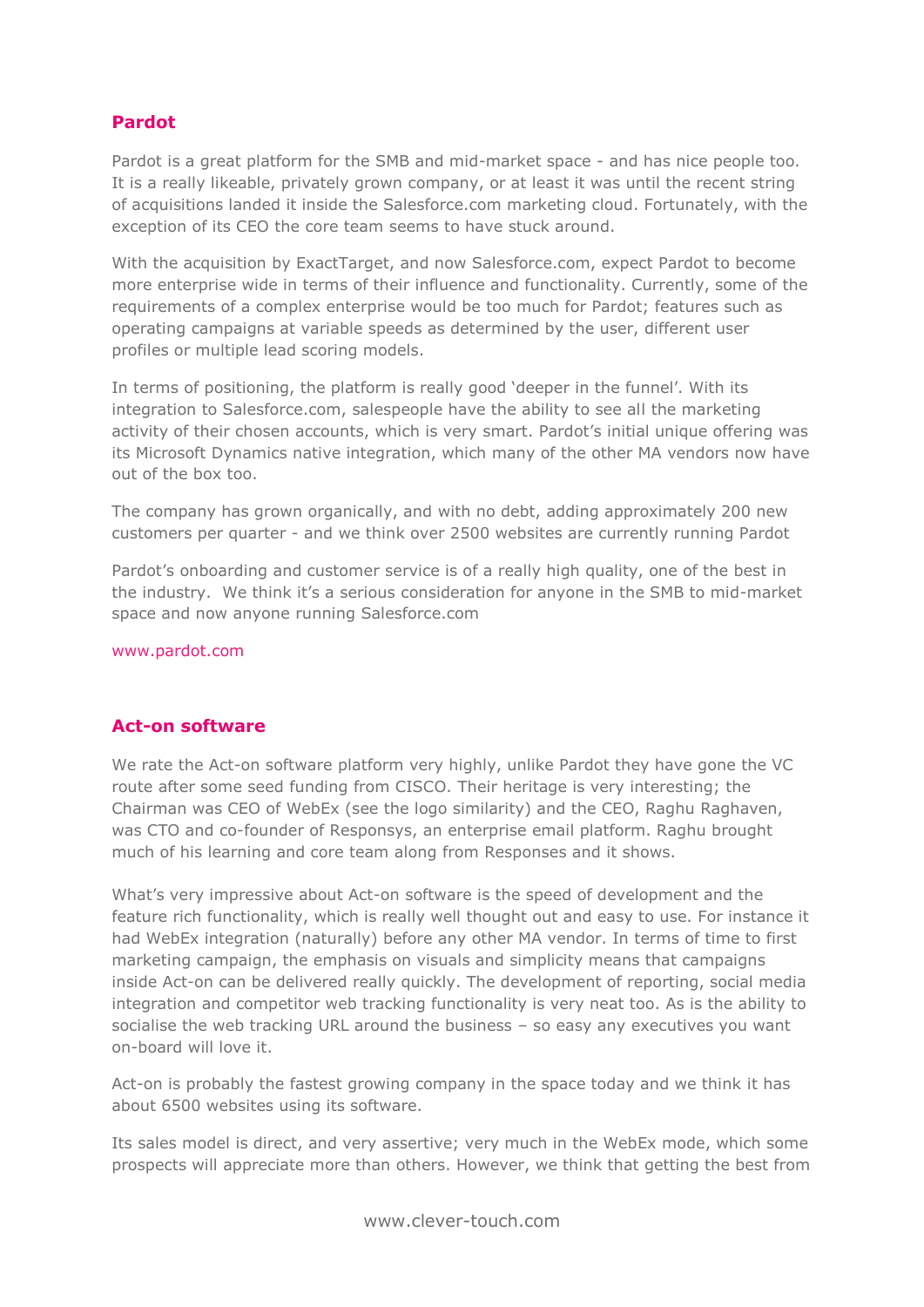the platform does require local partners for support. So if you do go down the Act-on path we would encourage at least a few days on-site training in the platform.

We think it is probably the leader in SMB space; for ease of use and functionality, and as such is a serious consideration for anyone in this space.

[www.actonsoftware.com](http://www.actonsoftware.com/)

#### **Manticore Technology**

Four years ago (before the emergence of Act-on and Pardot) we had several clients on Manticore technology - and the platform was pretty good. However, the company decided to move up the value chain to compete with Eloqua; we think this was a big mistake, and as such they lost a lot of key staff and clients. In 2010, it struggled to raise VC funding - and it was then that we encouraged all our clients on Manticore to consider other platforms.

In June of that year, Manticore Technology merged with Sales Engine International, a sales acceleration business. Sales Engine claims a position on Fortune's fastest growing 500 but for a company that has 'International' in its name we just don't see the company in Europe. In our opinion Manticore is no longer as relevant in the market space as it once was. We estimate they have less than 200 websites globally are using the Manticore technology

<http://www.salesengineintl.com/>

#### **Marketo**

In the mid-market to enterprise space Marketo is a key consideration. On the Gartner magic quadrant it scores very highly. Marketo had explosive growth due to a combination of significant VC funding (over \$100m) and great marketing content. CMO, Jon Miller, is seen as a bit of a marketing guru and their content rivals Hubspot's. Until 2011, what has hampered Marketo's progress (if you could call it that) in Europe has been the lack of feet on the street in the UK and mainland Europe. The company has since addressed this; opening an office in Dublin with ex-Salesforce.com leadership and by adding sales and technical coverage in the major markets of Europe, as well as having local language versions of its products.

What clients love about the platform are the dynamic funnel reporting and the salesforce.com integration. The visualisation of the product was a strength, whereas customer on-boarding engagement wasn't. Until recently clients were encouraged to watch a few training videos and play in the Marketo sandbox - consequently, effective or advanced utilisation was always a bit of an issue. Marketo has now built out a partner base to address such challenges.

While Marketo is firmly in the mid-market and enterprise space, we think its introduction of Marketo Fire, to compete in the SMB space, was a bit of a distraction. Unless a company operates in multiple markets with multiple product lines then Act-on and Pardot are probably better offerings. However, in the mid-market to enterprise space it's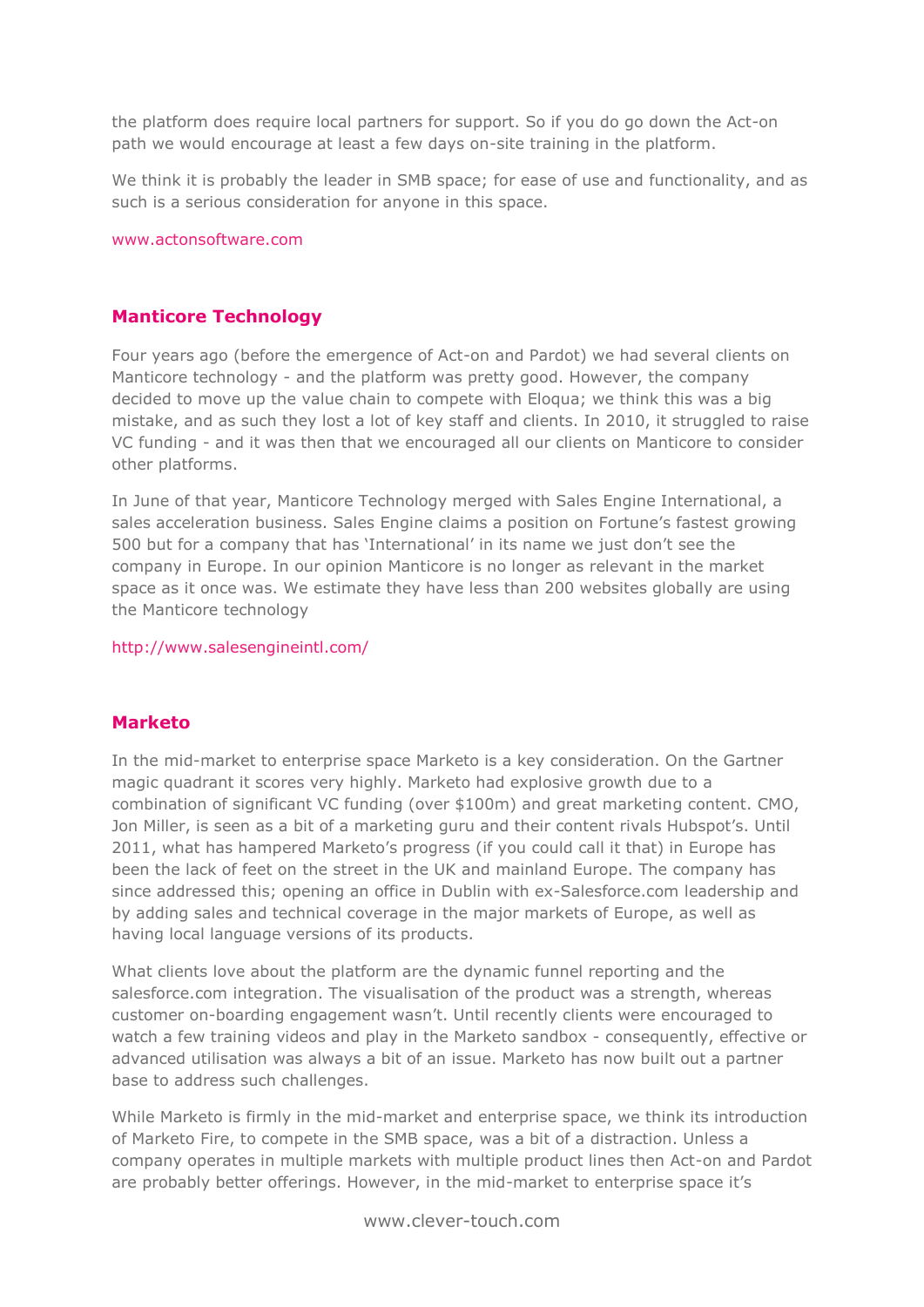becoming a serious challenge to Eloqua - especially following the acquisition of Crowdfactory to enhance its social media offering; which only goes to cement a strong leadership position. Furthermore, with the launch of the Marketo launchpoint platforman ecosystem of complementary technologies and partners, it's adopting a more information architectural approach to marketing; something that a growing number of enterprise and mid-market clients want and need.

We think Marketo is a serious challenger to Eloqua and must be part of the consideration set for any larger mid-market to enterprise organisation. Its success and acceptance in the marketplace was rewarded with an IPO on the NASDAQ in June – and at the time of writing it has a valuation of \$1.5bn, significantly above its opening price.

We estimate in excess of 2500 organisations are using Marketo on over 4500 websites.

[www.Marketo.com](http://www.marketo.com/)

#### **Eloqua**

Eloqua was founded in 2003 and is seen as the pioneer in this space. Its success has been steady rather than meteoric but they did (along with Treehouse Interactive, a privately held Utah based company) invent the space.

Initially receiving \$50m in VC funding they had a successful IPO on the NASDAQ in August 2012; trading on the NASDAQ with a market capitalisation of \$725m, until it was purchased by Oracle just 4 months later for approximately \$850m In 2011, the company had revenues of \$71.3 million, up 40 per cent year on year and c.330 employees. Eloqua, recently acquired by Oracle, is definitely seen as the leader in the enterprise space in terms of functionality and its ecosystem. It has a very successful user community, Topliners, where content and learning is shared co-operatively. CTO, Steven Woods' book *'Digital Body Language',* is a seminal read for anyone looking at MA.

Equally, Eloqua has the most expansive partner network and pioneered the marketing cloud apps space with its appcloud  $-$  a platform where middleware cloud connectors can be shared; often free of charge, for faster integration. For example a cloud connector exists for faster and easier integration between Eloqua and WebEx or Eloqua and Radian6.

For organisations in the enterprise space Eloqua has become the defacto standard, although it's fair to say Marketo is a strong challenger; think Intel and AMD. Criticism of the complexity and time to market for campaigns is something Marketo and other platforms exploit to their own advantage. Eloqua has addressed this with an easier to use version 10 upgrade, but it's a very powerful tool so users shouldn't be surprised that what is functionally rich to one person is complex to another.

It's also fair to say Eloqua has shown leadership around integration, social sign-on being a powerful example. It does have a tendency to imply that everything that isn't SaaS is therefore legacy, which is a little too simplistic considering its expertise and reliance on the enterprise space.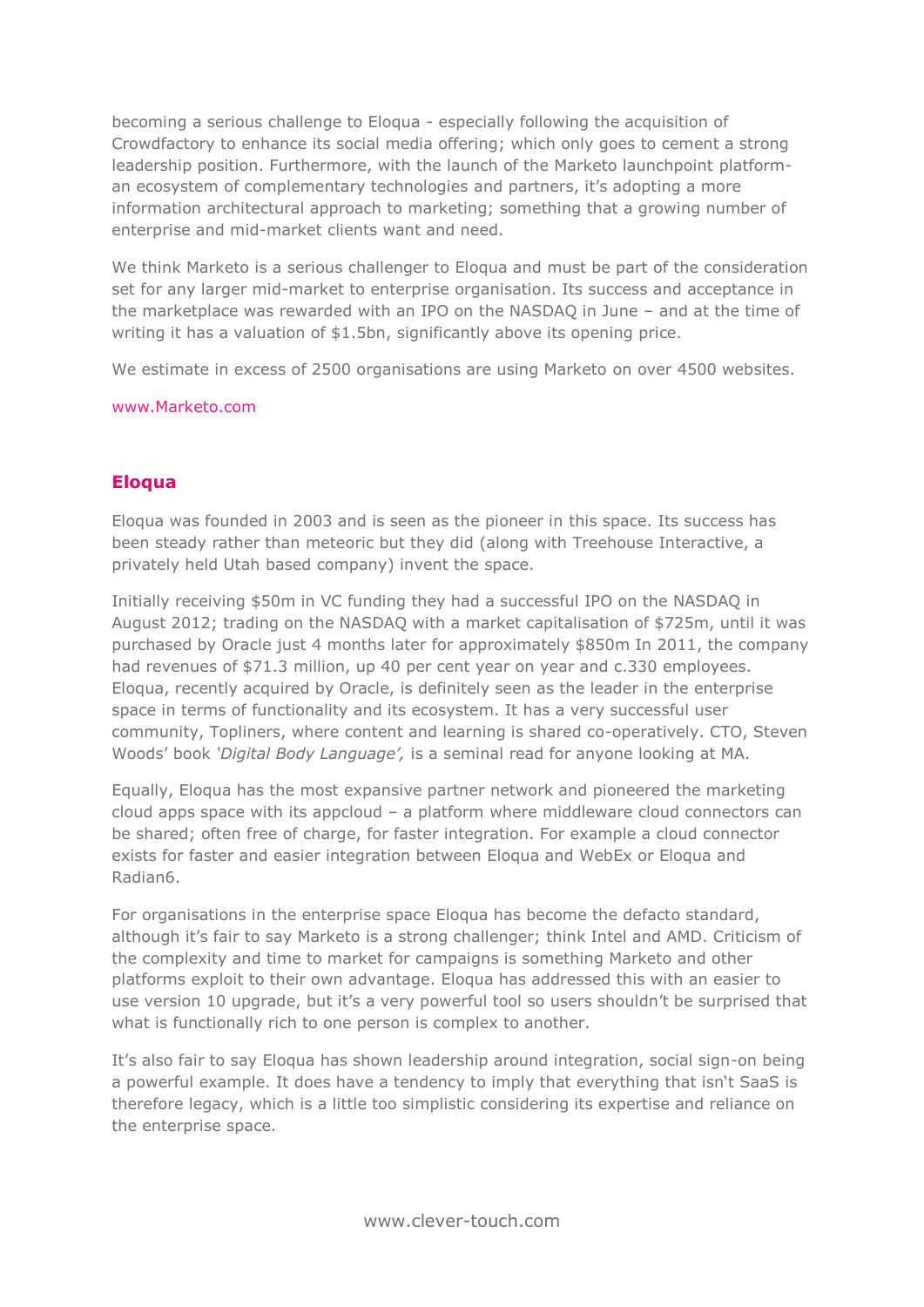Eloqua has to be engaged, if only to benchmark others by. Its suitability for the midmarket to SMB is questionable and really depends on the sophistication, resources and organisational complexity of such companies.

With the acquisition by Oracle, Eloqua will become even more suited to the enterprise space and we expect to see more enterprise functionality created; for example tiered security, channel or discrete domain capabilities within the same instance, industry specific offerings and of course advanced integration to Oracle CRM.

We estimate that there are 3500 midmarket to enterprise clients using Eloqua.

[www.eloqua.com](http://www.eloqua.com/)

#### **Silverpop**

We feel a little disappointed in Silverpop. It has a great reputation for email deliverability and when it bought Vtrenz, an early stage MA pioneer - appointing Bryan Brown as Director of Product Marketing - we thought the company really might go places; especially when it merged the B2C and B2B platforms together.

Silverpop has built some really cool features into the product, such as 'Send Time Optimisation'; the ability for the platform to learn when recipients are most likely to read or engage with an email. And the snooze feature, which is native in Silverpop but something we've built into in other platforms, it's that cool. The reality is however, that Silverpop is a platform that has MA functionality but as a company is still operating as an email service provider. MA is way more than sends and click-throughs, however, this is where most Silverpop employees operate, and client education or understanding of the full potential of the platform is woefully low.

In an organisation which has both B2B and B2C clients then the platform and the pricing model is unique and worth very serious consideration. Its support is good, so if you are an enterprise B2B company then Silverpop might just make the shortlist for consideration.

Of the 1000s of clients using Silverpop, we estimate fewer than 10% use it as an MA platform in the B2B world.

#### [www.silverpop.com](http://www.silverpop.com/)

#### **Aprimo, Unica and Neolane**

We have deliberately clustered these three vendors together as we think they aren't automatic choices for your consideration set.

Aprimo pioneered the Marketing Resource Management (MRM) space and then evolved into the MA space; as such it'll appeal to organisations with a very large and extensive content library. We felt they were floundering a little as they migrated from an onpremise solution to the SAAS world and in doing so lost a lot of key staff. There was additional uncertainly following its acquisition by Teradata, who have subsequently also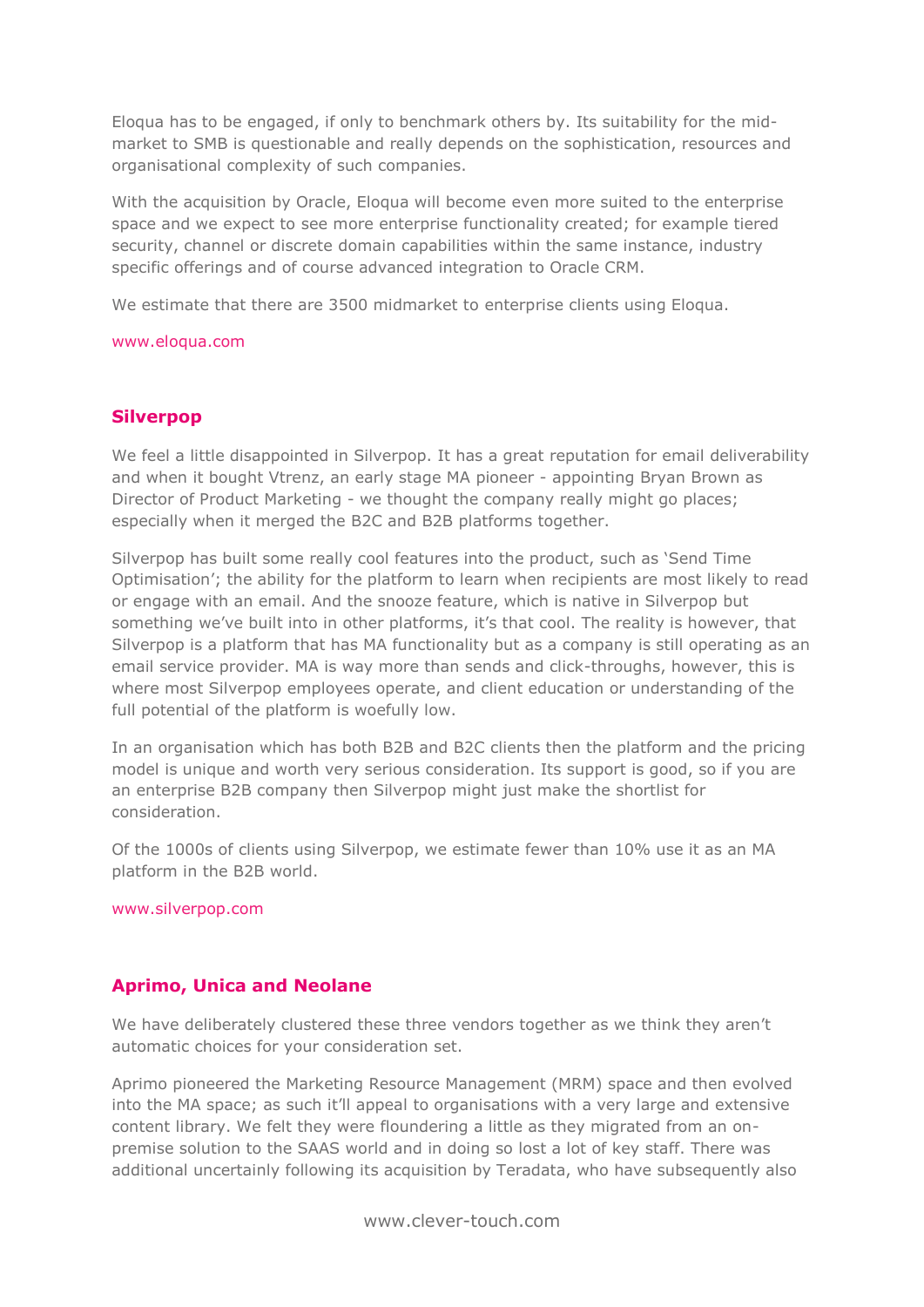acquired ecircle; a very prominent email service provider in Central Europe. There are some great features in the platform but much like Silverpop, it's the company understanding of the space and local support that's the key concern.

#### [www.aprimo.com](http://www.aprimo.com/)

Neolane is a French company with an on-premise solution operating at the high end of enterprise; their forte is a little more B2C than B2B. It was a similar size to Eloqua, in terms of revenue, before both their acquisitions. For organisations requiring local data hosting or on-premise solution Neolane might appeal. Its positioning around behavioural based marketing is appealing as is its suite of offerings, which are both extensive and modular. We hear a lot of mixed reviews about Neolane, customers love the vision and the professional nature of the sales organisation - but for many Neolane is just too complex and some customers do struggle to make Neolane work for them. The recent acquisition by Adobe makes sense for both companies as they operate in much the same markets.

#### [www.neolane.com](http://www.neolane.com/)

Unica operates at the very top end of the marketing organisation spectrum, only relevant for very large global organisations - and so IBM as both a user, and then as an acquirer, of the company was not surprising. Unica certainly has the most interesting background out of all the MA vendors; the core team were the college students who developed the betting system which outnumbered the casinos in Las Vegas - and whose story was later retold in the film 21, with Kevin Spacey.

The cynical view in the marketplace is that IBM made such a commitment to making Unica work for them that they had to buy the company out of necessity, as opposed to strategic fit. The more rationale consideration would be to say that like so many other of the acquiring vendors in the space - who have all sold to the CEO, CFO, COO, Manufacturing, Logistics, HR and Operations - that the last bastion was marketing and so the acquisition made sense.

Integrating Unica to some of its other software toolsets and stacks will remain a challenge. It will be interesting to see how IBM, with its current focus on the CMO, will knit its acquisitions in this space together; Unica, SPSS and Cognos being just a few. Unica is functionally rich (just read Akin Arikan's '[Multichannel Marketing](http://amzn.to/UkVaHA)' to see) but very expensive and as a result very slow to implement. We think however large and complex your organisation is there are better solutions out there, growing faster and with more focus.

#### [www.unica.com](http://www.unica.com/)